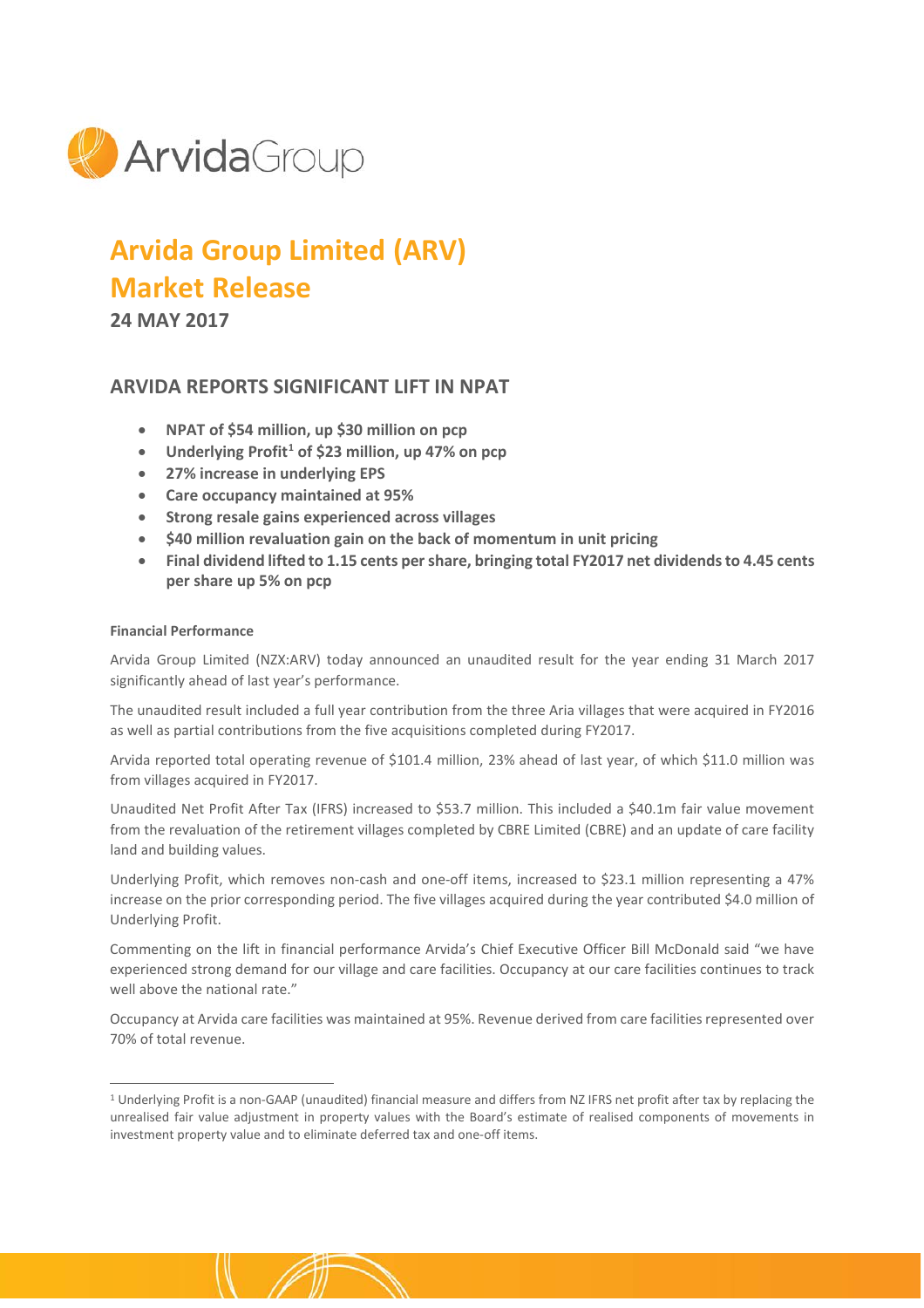Mr McDonald said "On a per share basis Underlying Profit represented 7.7 cents. This was 27% above last year with the strong earnings accretion derived from our delivery to our stated strategy."

Net operating cash flow increased by \$16 million to \$40 million mainly due to the new villages acquired in the period.

The equal pay care and support worker negotiations that started in October 2015 recently concluded. The settlement agreement covers all caregivers in New Zealand including Arvida employees. Arvida welcomed the recognition of the important contribution caregivers make to the wellbeing of our residents. We expect the settlement to have a neutral impact on operating earnings, with the increase in pay covered by increased funding from government and private sources.

Total assets grew to \$795 million, up \$334 million since the start of the financial year. \$214 million of investment property was acquired during the period, and this increased \$14 million in value by the end of the year.

The net market value of all properties from the latest CBRE valuations increased to \$443 million. Embedded value, which is an indicator of future gains and cash flow generation, increased 74% to \$117,000 per unit.

External bank debt at 31 March 2017 was \$73.5 million, and represented a conservative gearing ratio of 17%. The acquisition of Cascades in December increased bank debt by \$21.2 million.

A new facility with ANZ was arranged subsequent to balance date to allow sufficient headroom to fund development activity over the coming years. The \$150 million facility is split evenly between 3 year and 5 year maturities. The new facility is to be executed in June 2017.

# **Development Activity**

Brownfield development activity increased substantially over the year with multiple projects in progress nationally. The development programme outlined in the attached presentation delivers 262 new retirement units/beds over the next 2 years. Approximately 100 units are currently under construction with the first residents expected to start moving into units at the end of this financial year.

The development at Rhodes on Cashmere is likely to be the first Arvida village to have a care suite product introduced.

Future planned but unconsented brownfield development activity includes an additional 645 units/beds.

#### **Greenfield Acquisition**

On 23 May 2017, a conditional agreement was entered to acquire 8.2 hectares of bare land in Richmond, Nelson. The acquisition at \$11 million is subject to completion of re-zoning and subdivision as it forms part of a larger residential subdivision to be developed. The site provides for a \$100 million retirement village and integrated care development.

#### **Village Acquisitions**

The acquisition of five villages was completed in FY2017. The group now comprises 26 villages(8 more than when floated in 2014), 1,301 retirement units and 1,446 care beds.

The acquired villages represented the best in New Zealand retirement and care facilities. Integration of these villages went well and according to plan. The care facilities at Cascades and Bethlehem Views have continued to operate at very high occupancy levels.

Four of the villages acquired are at the epicentre of a demographic 'Golden Triangle' for retirement living and aged care, which encompasses the Auckland, Waikato and Bay of Plenty regions. These regions are experiencing high growth in aged care and retirement living.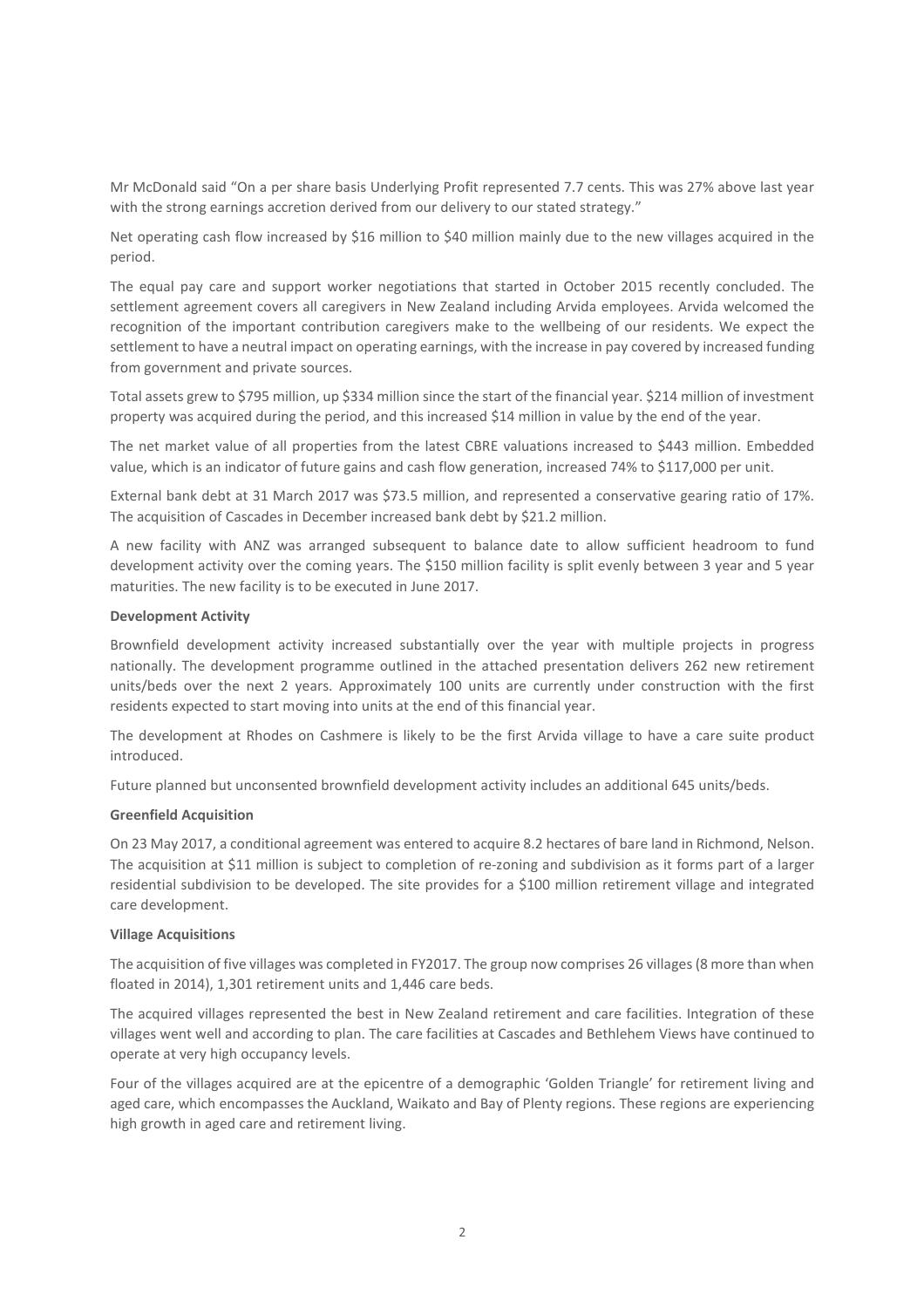Peter Wilson Chair of Arvida said "we continue to see a range of acquisition prospects and will continue to actively consider opportunities that meet our criteria in terms of location, quality of assets and current management, potential for development and earnings accretion."

To partly fund the acquisition of three of these villages, \$41.8 million was successfully raised by a way of an offer of new shares on a pro rata basis to all shareholders.

\$24.5 million of new shares were also issued to vendors of villages in the year, with vendors choosing to receive Avida scrip as part consideration.

# **Operations**

Arvida continued to invest in village staff leadership and clinical governance to improve quality of care and engagement with residents. Over the period, clinical teams were restructured to improve accountability, reporting and clinical risk management, teamwork and staff satisfaction.

Six villages now hold 4-year Ministry of Health certifications. Improvements against Ministry of Health criteria have led to the lengthening of certification periods.

The new resident management system is now live and continues to be rolled out across the group. It is a significant change management project that will transform the way care provision is documented and organised on a day-to-day basis.

Considerable work is in progress on key initiatives relating to wellbeing to promote and strengthen our resident centred approach to care. Core to this is the household model of care philosophy and creating an environment that feels like home for our residents. Initiatives will continue to take a needs-based focus recognising that we offer a continuum of care to residents.

#### **Dividend**

A final dividend of 1.15 cents per share has been declared in respect of the fourth quarter, to be paid on 16 June 2017 to shareholders on the register at 8 June 2017. The dividend is partially imputed at 0.40 cents per share. A supplementary dividend of 0.18 cents per share will be paid to non-resident shareholders. This makes a total net dividend paid of 4.45 cents per share for the year.

FY2017 distributions represent 62% of Underlying Profit, which is in line with the Dividend Policy to pay out 60- 80% of Underlying Profit.

#### **Outlook**

The significant increase in investment property value represented a combination of factors including the ageing demographic driving demand and strong house price inflation. It also reflected specific initiatives at some sites including pricing reviews, facility upgrades, new contract terms and the buy-back of unit titles. Strong underlying fundamentals continue to underpin the sector.

Mr Wilson said "Arvida has established a strong operating model with a high component of predictable and resilient cash flows. It is well positioned to continue to perform strongly with high care occupancy levels as well as benefiting from refurbishment and development activity to deliver revenue and earnings momentum. We expect the increased level of dividend to be maintained."

- ENDS -